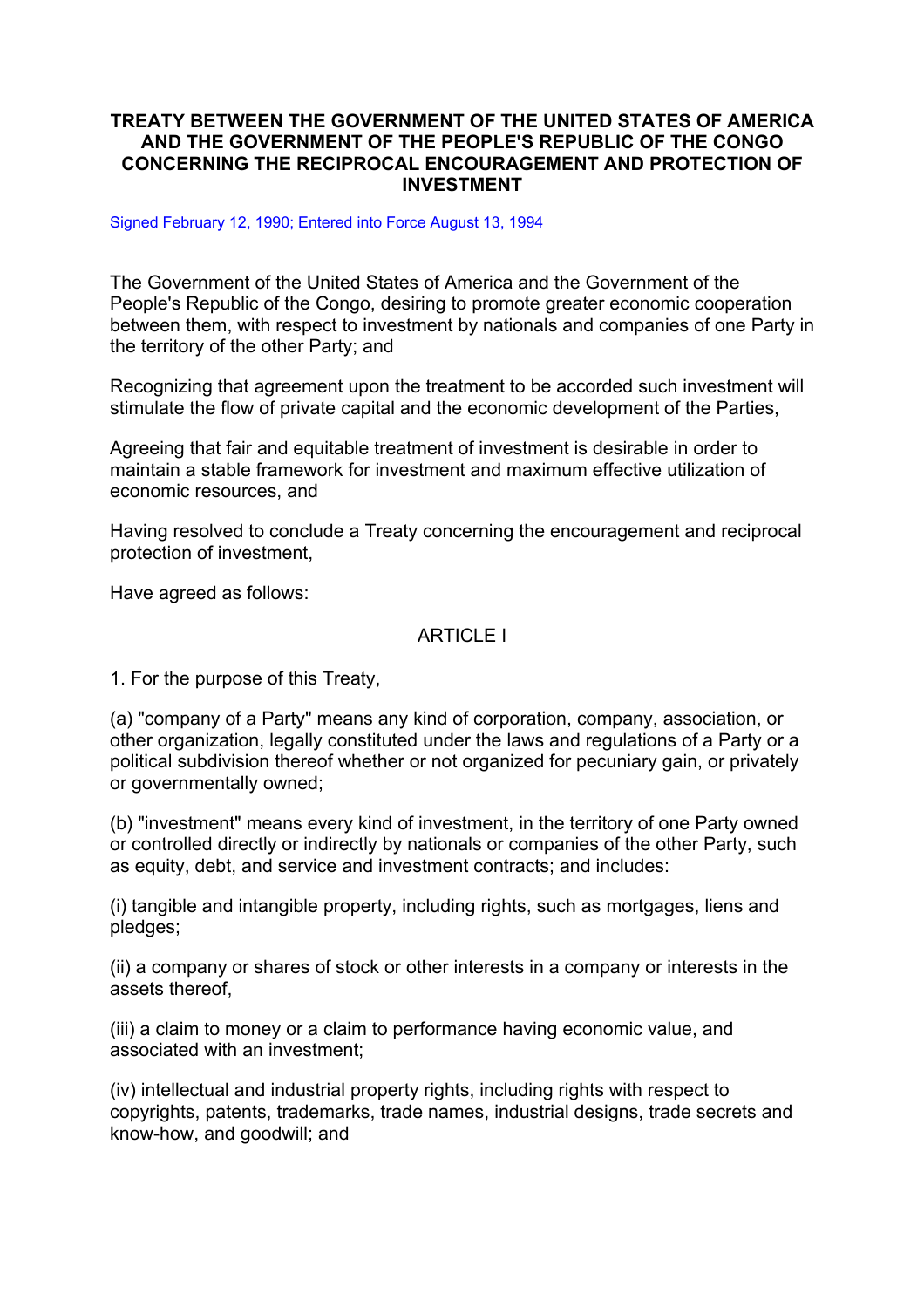(v) any right conferred by law or contract, and any licenses and permits pursuant to law;

(c) "national" of a Party means a natural person who is a national of a Party under its applicable law;

(d) "return" means an amount derived from or associated with an investment, including profit; dividend; interest; capital gain; royalty payment; management, technical assistance or other fee; or returns in kind;

(e) "associated activities" include the organization, control, operation, maintenance and disposition of companies, branches, agencies, offices, factories or other facilities for the conduct of business; the making, performance and enforcement of contracts; the acquisition, use, protection and disposition of property of all kinds including intellectual and industrial property rights; and the borrowing of funds, the purchase and issuance of equity shares, and the purchase of foreign exchange for imports.

2. Each Party reserves the right to deny to any company the advantages of this Treaty if nationals of any third country control such company and, in the case of a company of the other Party, that company has no substantial business activities in the territory of the other Party or is controlled by nationals of a third country with which the denying Party does not maintain normal economic relations.

3. Any alteration of the form in which assets are invested or reinvested shall not affect their character as investment.

### ARTICLE II

1. Each Party shall permit and treat investment, and activities associated therewith, on a basis no less favorable than that accorded in like situations to investment or associated activities of its own nationals or companies, or of nationals or companies of any third country, whichever is the most favorable, subject to the right of each Party to make or maintain exceptions falling within one of the sectors or matters listed in the Annex to this Treaty. Each Party agrees to notify the other Party before or on the date of entry into force of this Treaty of all such laws and regulations of which it is aware concerning the sectors or matters listed in the Annex. Moreover, each Party agrees to notify the other of any future exception with respect to the sectors or matters listed in the Annex, and to limit such exceptions to a minimum. Any future exception by either Party shall not apply to investment existing in that sector or matter at the time the exception becomes effective. The treatment accorded pursuant to any exceptions shall not be less favorable than that accorded in like situations to investments and associated activities of nationals or companies of any third country, except with respect to ownership of real property. Rights to engage in mining on the public domain shall be dependent on reciprocity.

2. Investment shall at all times be accorded fair and equitable treatment, shall enjoy full protection and security and shall in no case be accorded treatment less than that required by international law. Neither Party shall in any way impair by arbitrary and discriminatory measures the management, operation, maintenance, use, enjoyment,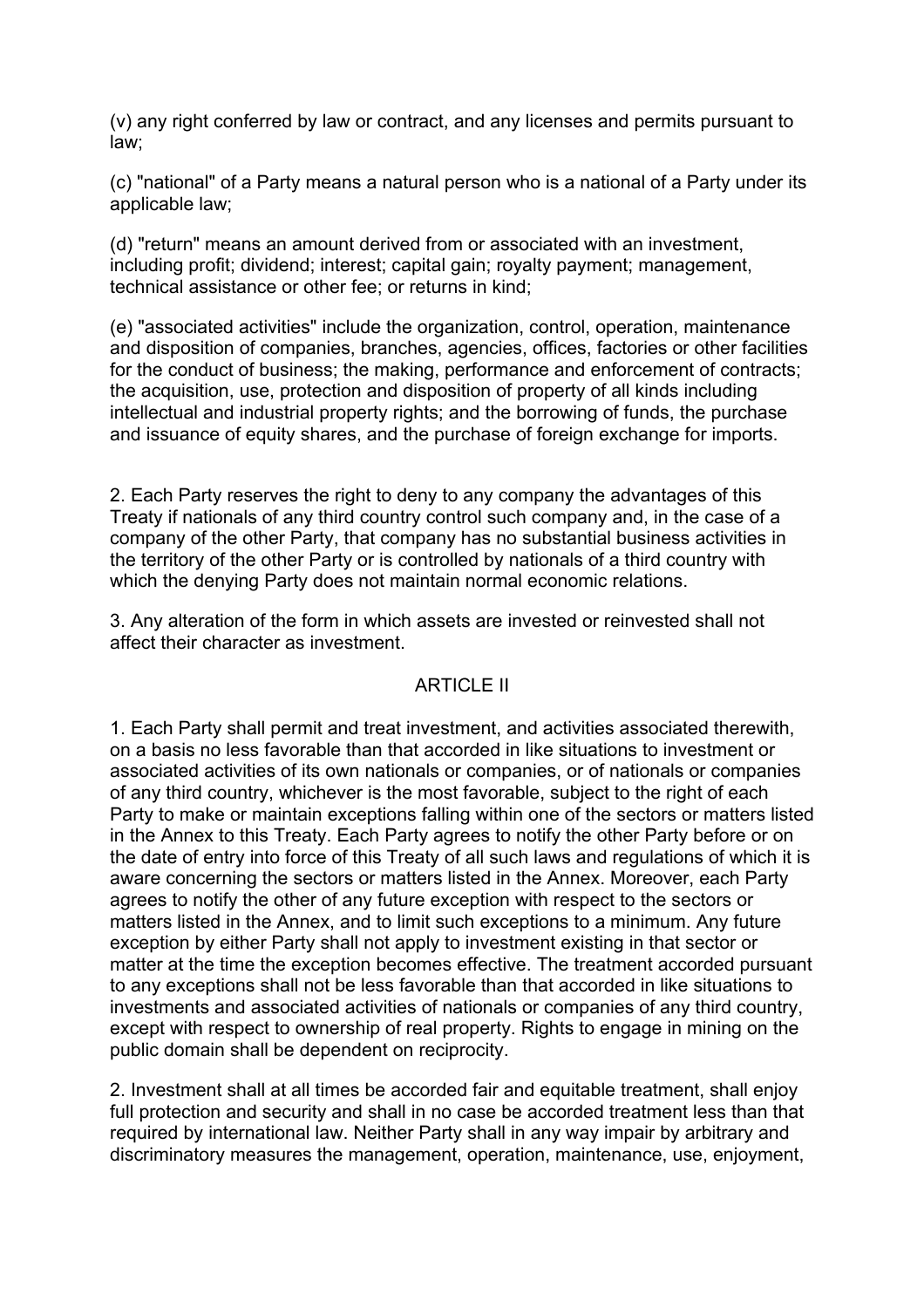acquisition, expansion, or disposal of investments. Each Party shall observe any obligation it may have entered into with regard to investments.

3. Subject to the laws relating to the entry and sojourn of aliens, nationals of either Party shall be permitted to enter and to remain in the territory of the other Party for the purpose of establishing, developing, administering or advising on the operation of an investment to which they, or a company of the first Party, that employs them, have committed or are in the process of committing a substantial amount of capital or other resources.

4. Companies which are legally constituted under the applicable laws or regulations of one Party, and which are investments, shall be permitted to engage top managerial personnel of their choice, regardless of nationality.

5. Neither Party shall impose performance requirements as a condition of establishment, expansion or maintenance of investments, which require or enforce commitments to export goods produced, or which specify that goods or services must be purchased locally, or which impose any other similar requirements.

6. Each Party shall provide effective means of asserting claims and enforcing rights with respect to investment agreements, investment authorizations and properties.

7. Each Party shall make public all laws, regulations, administrative practices and procedures, and adjudicatory decisions that pertain to or affect investments.

8. The treatment accorded by the United States of America to investments and associated activities under the provisions of this Article shall in any State, Territory or possession of the United States of America be the treatment accorded therein to companies legally constituted under the laws and regulations of other States, Territories or possessions of the United States of America.

9. The most favored nation provisions of this Article shall not apply to advantages accorded by either Party to nationals or companies of any third country by virtue of that Party's binding obligations that derive from full membership in a regional customs union or free trade area.

### **ARTICLE III**

1. Investments shall not be expropriated or nationalized either directly or indirectly through measures tantamount to expropriation or nationalization ("expropriation") except for a public purpose; in a non-discriminatory manner; upon payment of prompt, adequate and effective compensation; and in accordance with due process of law and the general principles of treatment provided for in Article 11(2). Compensation shall be equivalent to the fair market value of the expropriated investment immediately before the expropriatory action was taken or became known; be paid without delay; include interest at a commercially reasonable rate from the date of expropriation; be fully realizable; and be freely transferable at the prevailing market rate of exchange on the date of expropriation.

2. A national or company of either Party that asserts that all or part of its investment has been expropriated shall have a right to prompt review by the appropriate judicial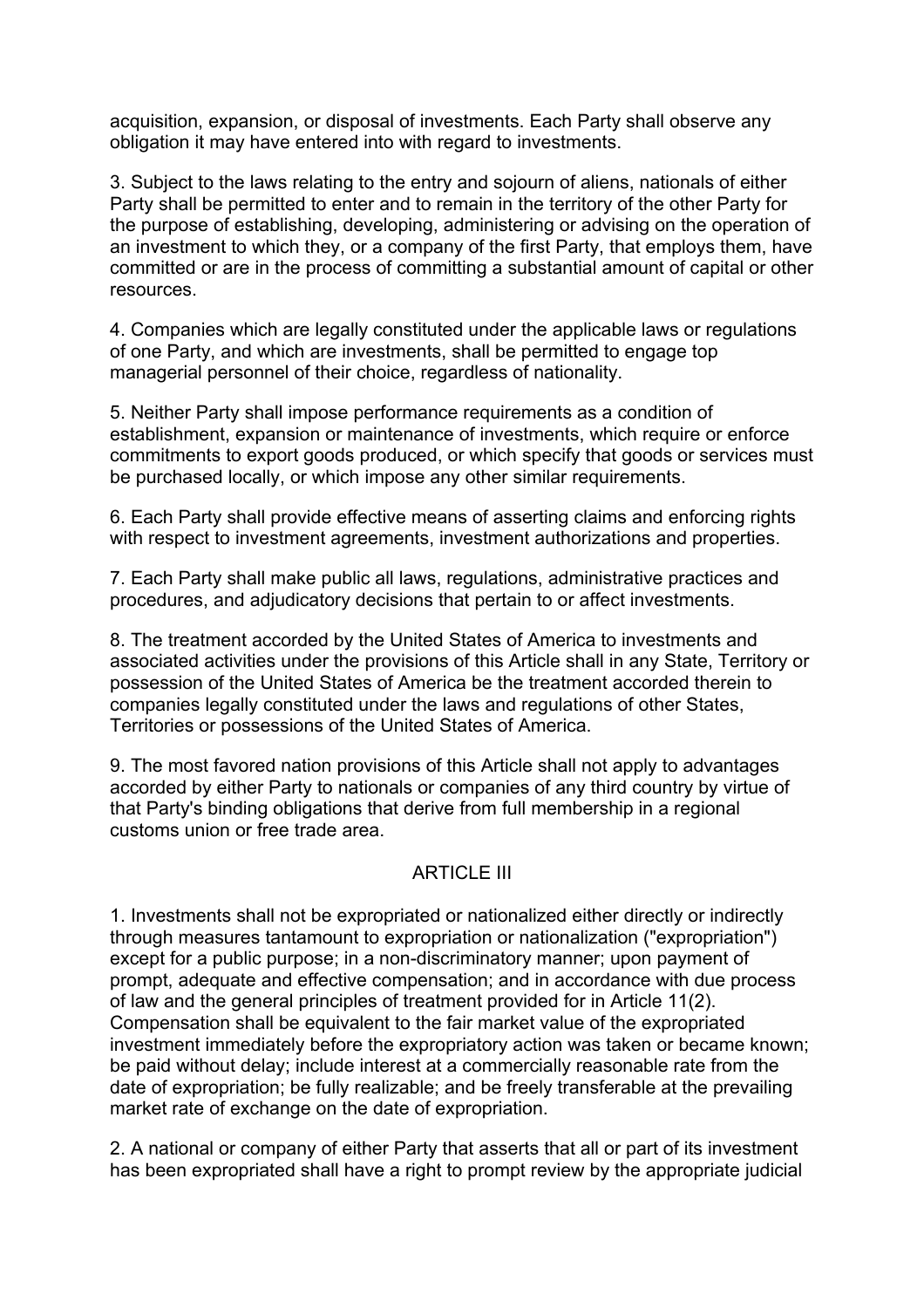or administrative authorities of the other Party to determine whether any such expropriation has occurred and, if so, whether such expropriation, and any compensation therefor, conforms to the principles of international law.

3. Nationals or companies of either Party whose investments are losses in the territory of the other Party owing to war or armed conflict, revolution, state or national emergency, insurrection, civil disturbance or other similar events shall be accorded treatment by such other Party no less favorable than that accorded to its own nationals or companies or to nationals or company of any third country, whichever is the most favorable treatment, as regards any measures it adopts in relation to such losses.

# ARTICLE IV

1. Each Party shall permit all transfers related to an investment be made freely and without delay into and out of its territory. Such transfers include: (a) returns; (b) compensation pursuant to article III; (c) payments arising out of an investment dispute; (d) agreements made under a contract, including amortization of principle and accrued interest payments made pursuant to a loan agreement; (e) proceeds from the sale or liquidation of all or any part of investment; and (f) additional contributions to capital for the maintenance or development of an investment.

2. Except as provided in Article III paragraph 1, transfers shall made in a freely convertible currency at the prevailing market of exchange on the date of transfer with respect to spot transactions in the currency to be transferred.

3. Notwithstanding the provisions of paragraphs 1 and 2, either may maintain laws and regulations (a) requiring reports of currency transfer; and (b) imposing income taxes by such means as withholding tax applicable to dividends or other transfers. Furthermore, either Party may protect the rights of creditors, or re the satisfaction of judgments in adjudicatory proceedings, rough the equitable, nondiscriminatory and good faith application of its law.

# ARTICLE V

The Parties agree to consult promptly, on the request of either, resolve any disputes in connection with the Treaty, or to discuss matters relating to the interpretation or application of the treaty.

# **ARTICLE VI**

1. For the purposes of this Article, an investment dispute is deed as a dispute involving (a) the interpretation or application of investment agreement between a Party and a national or company of the other Party; (b) the interpretation or application of a investment authorization granted by a Party's foreign investment authority to such national or company; or (c) an alleged breach of any right conferred or created by this Treaty with respect to an investment.

2. In the event of an investment dispute between a Party and a national or company of the other Party, the parties to the dispute shall initially seek to resolve the dispute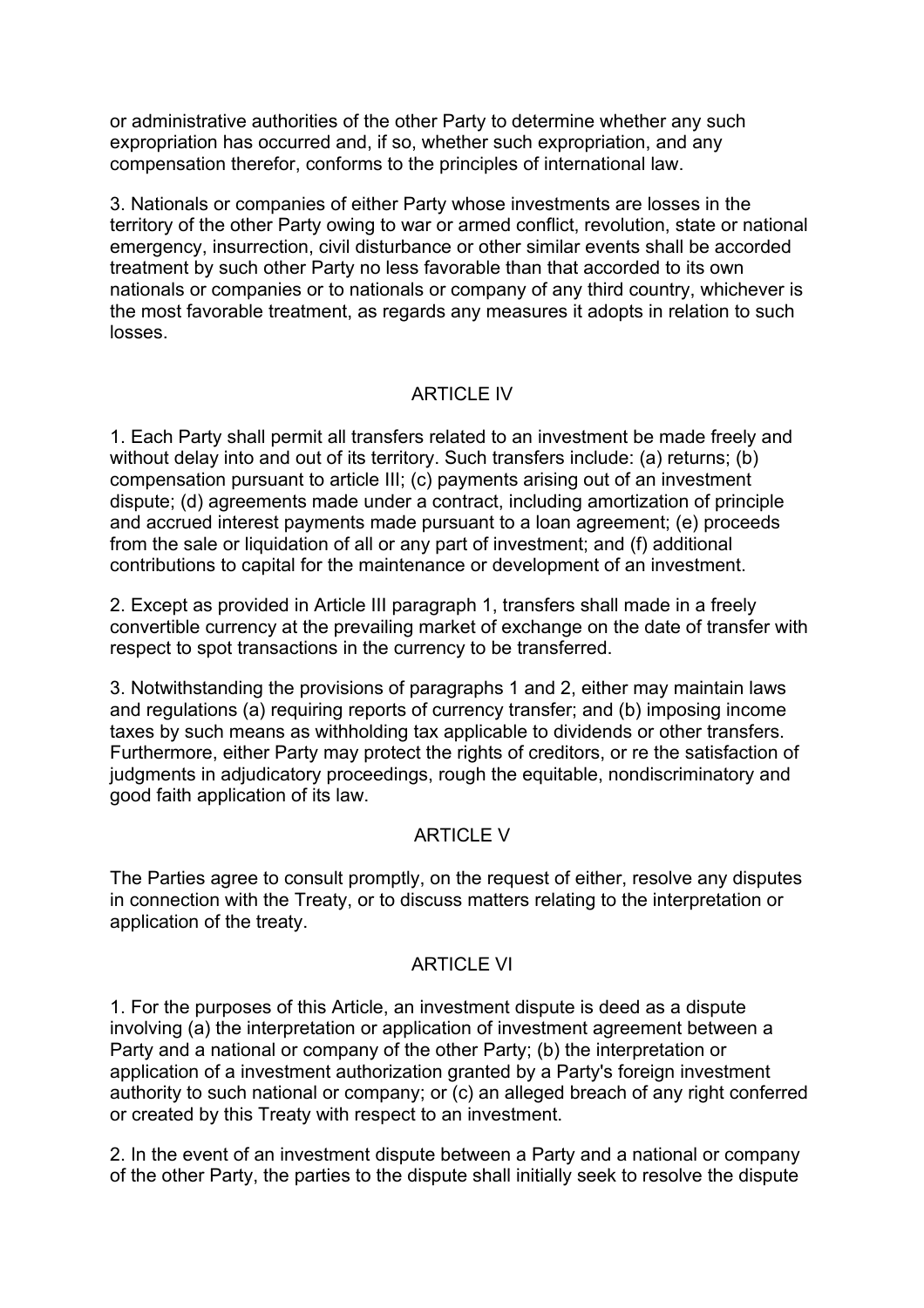by consultation and negotiation, which may include the use of non-binding, third party procedures. Subject to Paragraph 3 of this Article, if the dispute cannot be resolved through consultation and negotiation, the dispute shall be submitted for settlement in accordance with previously agreed, applicable dispute-settlement procedures; any dispute-settlement procedures including those relating to expropriation and specified in the investment agreement shall remain binding and shall be enforceable in accordance with the terms of the investment agreement, relevant provisions of domestic laws, and applicable international agreements regarding enforcement of arbitral awards.

3. (a) The national or company concerned may choose to consent in writing to the submission of the dispute to the International Settlement of Investment Disputes ("Centre") or to plying the rules of the Centre, for the settlement or binding arbitration, at any time after six upon which the dispute arose. Once the national or company concerned has so consented, either party to the dispute may institute such proceedings provided:

(i) the dispute has not been submitted by the national or company for resolution in accordance with any applicable previously agreed dispute settlement procedures; and

(ii) the national or company concerned has not brought the dispute before the courts of justice or administrative tribunals or agencies of competent jurisdiction of the Party that is a party to the dispute. If the parties disagree over whether conciliation or binding arbitration is the more appropriate procedure to be employed, the opinion of the national or company concerned shall prevail.

(b) Each Party hereby consents to the submission of an investment dispute to the Centre for settlement by conciliation or binding arbitration, or, in the event the Centre is not available, to the submission of the dispute to ad hoc arbitration applying the rules of the Centre.

(c) Conciliation or binding arbitration of such disputes shall be done applying the provisions of the Convention of the Settlement of Investment Disputes Between States and Nationals of Other States done at Washington, March 18, 1965 ("Convention") and the Regulations and Rules or the Centre.

4. In any proceeding involving an investment dispute, a Party shall not assert, as a defense, counter-claim, right of set-off or otherwise, that the national or company concerned has received or will receive, pursuant to an insurance or guarantee contract, indemnification or other compensation for all or part of its. alleged damages.

5. For the purposes of this Article, any company legally constituted under the applicable laws and regulations of either Party or a political subdivision thereof but that, immediately before the occurrence of the event or events giving rise to the dispute, was an investment of nationals or companies of the other Party, shall, in accordance with Article 25 (2) (b) of the Convention, be treated as a national or company of such other Party.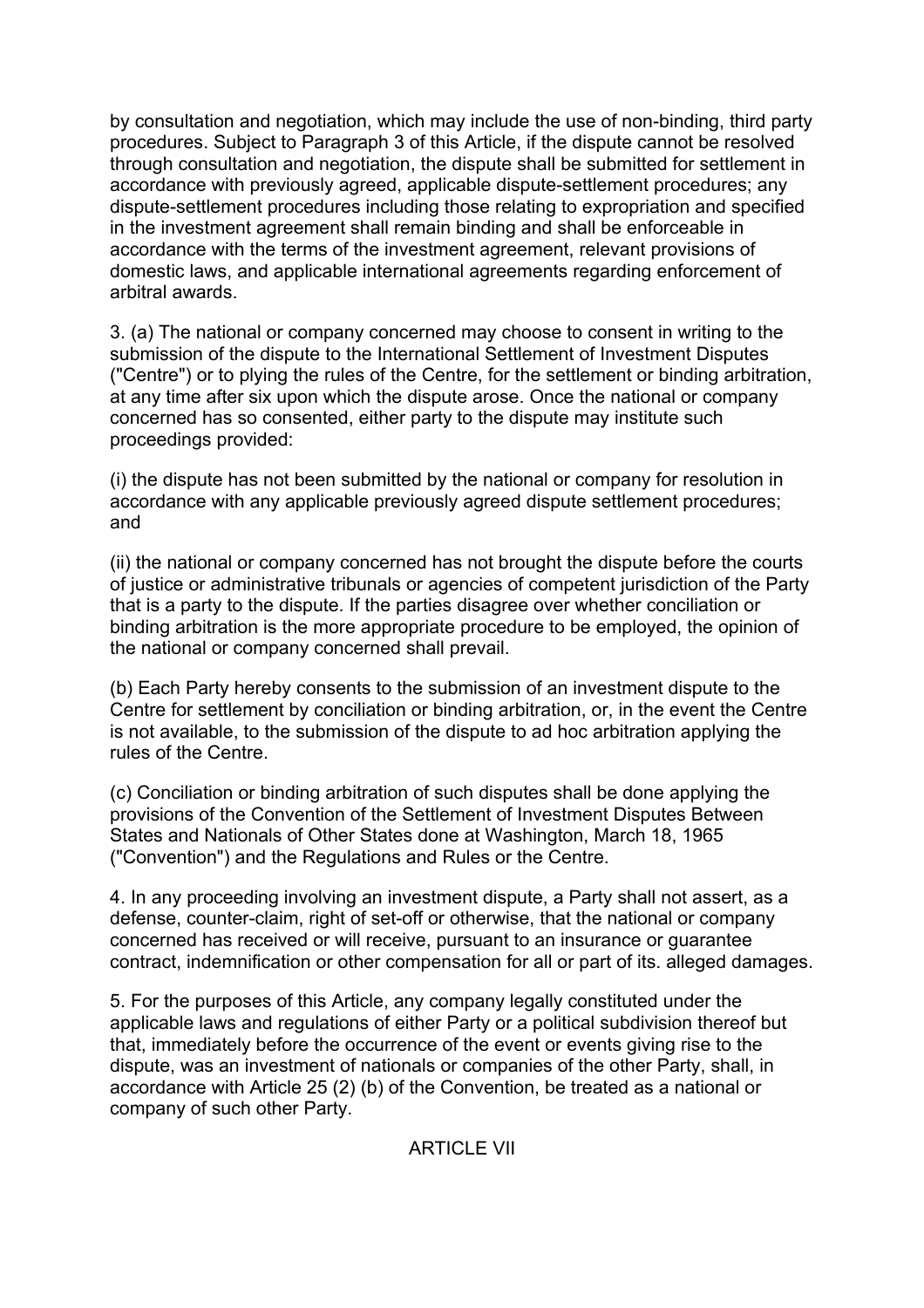1. Any dispute between the Parties concerning the interpretation or application of the Treaty which is not resolved through consultations other diplomatic channels, shall be submitted, upon the request of either Party, to an arbitral tribunal for binding decision in accordance with the applicable rules of international law. In the absence of an agreement by the Parties to the contrary, the arbitration rules of the United Nations Commission on International Trade Law (UNCITRAL), except to the extent modified by the Party or by the arbitrators, shall govern.

2. Within two months of receipt of a request, each Party shall appoint an arbitrator. The two arbitrators shall select a third arbitral as Chairman, who is a national of a third State. The UNCITRAL Rules for appointing members of three member panels shall apply *mutatis mutandis* to the appointment of the arbitral panel except that the appointing authority referenced in those rules shall be the Secretary General of the Centre.

3. Unless otherwise agreed, all submissions shall be made and all hearings shall be completed within six months of the date of selection of the third arbitrator, and the Tribunal shall render its decision within two months of the date of the final submissions or the of the closing of the hearings, whichever is later.

4. Expenses incurred by the Chairman, the other arbitrators, an other costs of the proceedings shall be paid for equally by the Parties. The Tribunal may, however, at its discretion, direct that a higher proportion of the costs be paid by one of the Parties.

# **ARTICLE VIII**

The provisions of Article VI and VII shall not apply to a dispute arising (a) under the export credit, guarantee or insurance programs of the Export-Import Bank of the United States or (b) under other official credit, guarantee or insurance arrangements pursuant to which the Parties have agreed to other means of settling disputes.

# **ARTICLE IX**

This Treaty shall not derogate from:

(a) laws and regulations, administrative practices or procedures, or administrative or adjudicators decisions of either Party;

(b) international legal obligations; or

(c) obligations assumed by either Party, including those contained in an investment agreement or an investment authorization, that entitle investments or associated activities to treatment more favorable than that accorded by this Treaty in such situations.

### ARTICLE X

1. This Treaty shall not preclude the application by either Party of measures necessary for the maintenance of public order, the fulfillment of its obligations with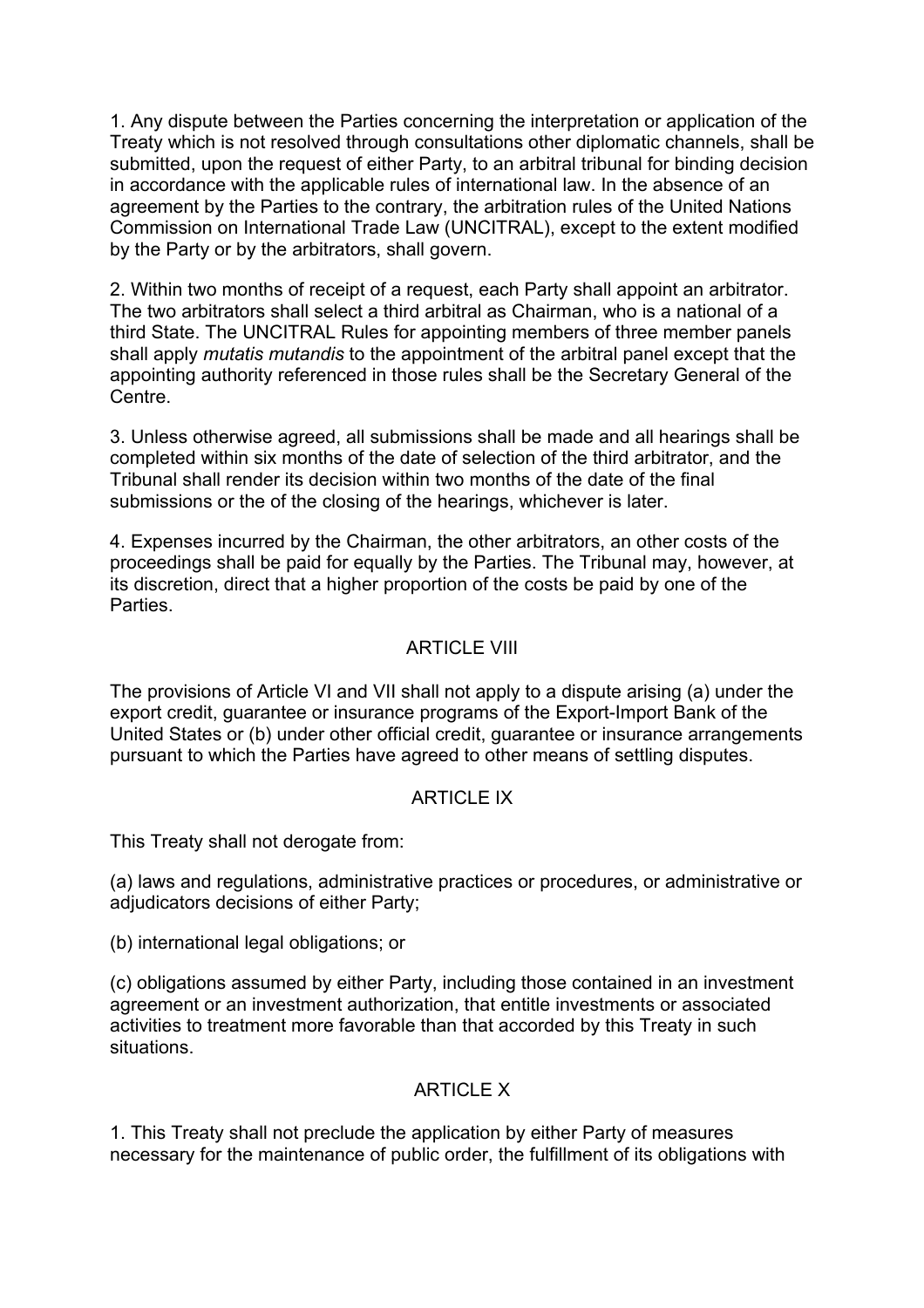respect to the maintenance or restoration of international peace or security, or the protection of its own essential security interests.

2. This Treaty shall not preclude either Party from prescribing special formalities in connection with the establishment of investments, but such formalities shall not impair the substance of any of the rights set forth in this Treaty.

## ARTICLE XI

1. With respect to its tax policies, each Party should strive to accord fairness and equity in the treatment of investment of nationals and companies of the other Party.

2. Nevertheless, the provisions of this Treaty, and in particular Article VI and VII, shall apply to matters of taxation only with respect to the following:

(a) expropriation, pursuant to Article III;

(b) transfers, pursuant to Article IV; or

(c) the observance and enforcement of terms of an investment agreement or authorization as referred to in Article VI (1) (a) or (b), to the extent they are not subject to the dispute settlement provisions of a Convention for the avoidance of double taxation between the two Parties, or have been raised under such settlement provisions and are not resolved within a reasonable period of time.

## **ARTICLE XII**

This Treaty shall apply, *mutatis* mutandis, to the political subdivisions of the parties.

# **ARTICLE XIII**

1. This Treaty shall enter into force thirty days after the date of exchange of instruments of ratification. It shall remain in force for a period of ten years and shall continue in force unless terminated in accordance with paragraph 2 of this Article. It shall apply to investments existing at the time of entry into force as well as to investments made or acquired thereafter.

2. Either Party may, by giving one year's written notice to the other Party, terminate this Treaty at the end of the initial ten year period or at any time thereafter.

3. With respect to investments made or acquired prior to the date of termination of this Treaty and to which this Treaty otherwise applies, the provisions of all of the other Articles of this Treaty shall thereafter continue to be effective for a further period of ten years from such date of termination.

4. The Annex shall form an integral part of the Treaty.

IN WITNESS WHEREOF, the respective plenipotentiaries have signed this Treaty.

DONE in duplicate at Washington on the twelfth day of February, 1990, in the English and French languages, both texts being equally authentic.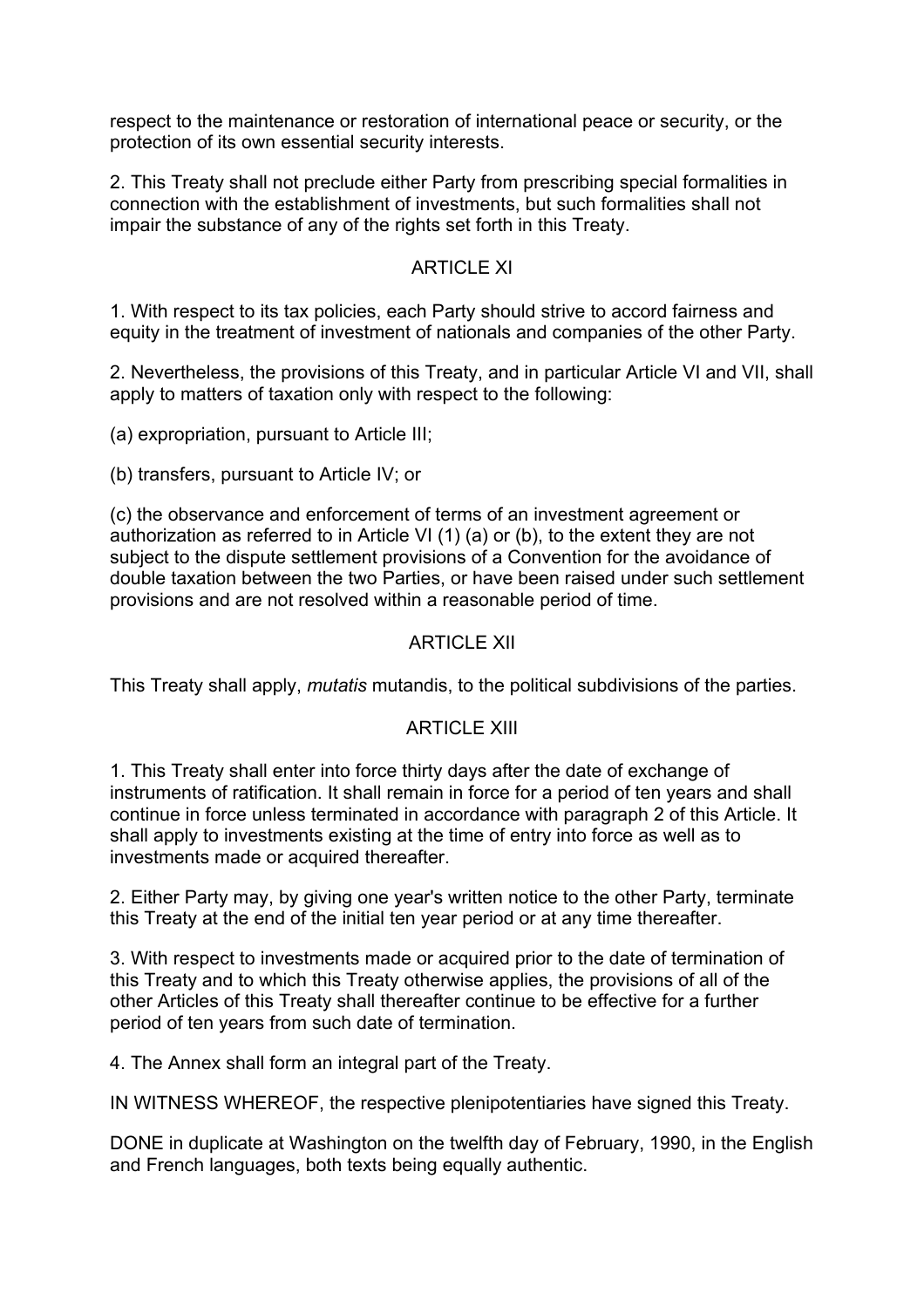For the Government People's Republic of the Congo ANTOINE NDINGA-OBA.

For the Government of the United States of America CARLA HILLS

#### ANNEX

Consistent with Article II paragraph 1, each Party reserves the right to maintain limited exceptions in the sectors or matters it has indicated below:

#### *The United States of America*

Air transportation; ocean and coastal shipping; banking; insurance; government grants; government insurance and loan programs; energy and power production; custom house brokers; ownership of real estate; ownership and operation of broadcast or common carrier radio and television stations; ownership of shares in the Communications Satellite Corporation; the provisions common carrier telephone and telegraph services; the provision of submarine cable services; use of land and natural resources; primary dealerships in government securities; land-based maritime transport facilities.

#### *The People's Republic of the Congo*

The insurance sector; government lending and insurance programs; energy production; certified customs agents; real estate, radio and television broadcasts; telephone and telegraph services drinking water supply; rail transportation; air transport.

TREATY WITH THE PEOPLE'S REPUBLIC OF THE CONGO CONCERNING THE RECIPROCAL ENCOURAGEMENT AND PROTECTION OF INVESTMENT

 $\_$ 

AUGUST 6 (legislative day, August 5) 1992 - Ordered to be printed

 $\_$ 

Mr. PELL, from the Committee on Foreign Relations, submitted the following

### REPORT

[To accompany Treaty Doc. 102-1]

The Committee on Foreign Relations to which was referred the Treaty Between the Government of the United States of America and the Government of the People's Republic of the Congo Government, signed at Washington, February 12, 1990,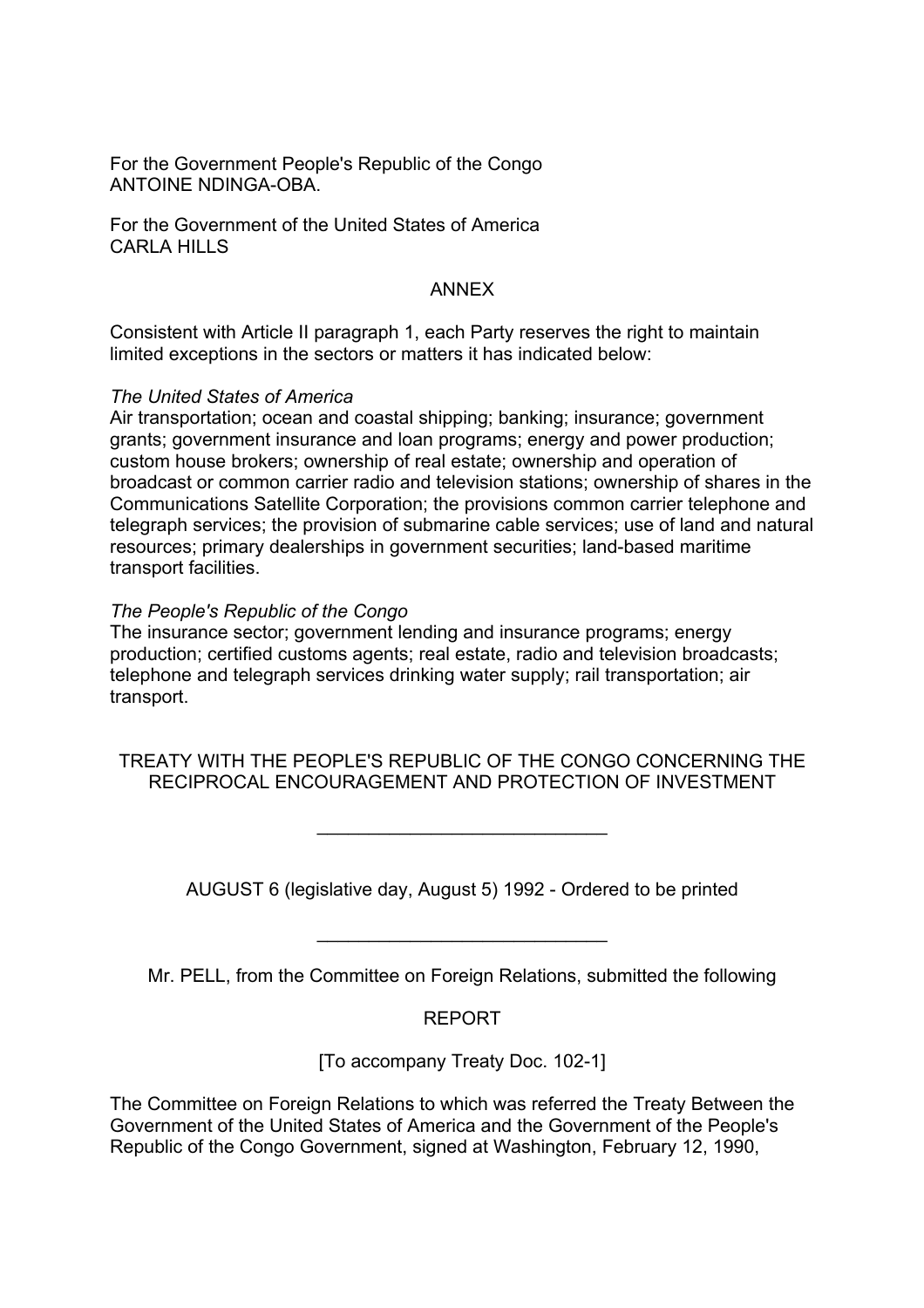having considered the same, reports favorably thereon without amendment and recommends that the Senate gave its advise and consent to ratification thereof.

## PURPOSE

The Treaty Between the Government of the United States of America and the Government of the People's Republic of the Congo Concerning the Reciprocal Encouragement and Protection of Investment, signed at Washington on February 12, 1990 was transmitted by President Bush on March 19, 1991 (Treaty Doc. 102-1). The Treaty is part of a series of bilateral investment treaties being negotiated by the United States. The principal purpose of the bilateral investment treaties is to promote the free flow of international investment and to encourage and protest United States investment in developing countries.

## MAJOR PROVISIONS

Before entering into negotiations, the United States developed a model treaty which sought to incorporate provisions which would facilitate the free flow of investment, prohibit practices which have emerged in various countries which inhibit that free flow, and generally codify rules on investment and dispute settlement, which the United States views as well as established international law and precedent. Specifically, the model treaty seeks to achieve the following objectives:

-- the better of either national or most-favored nation treatment, for each party to the treaty, thereby providing in the case of United States companies a "level playing field" in competing with national and third country investors, subject to specified exceptions set forth in the annex to each treaty;

-- Application of international law standards to the expropriation of investments, permitting expropriation only for a public purpose and requiring the payment of prompt and fair compensation;

-- The free transfer of funds associated with an investment into and out of the host country;

-- Access to binding international arbitration for settlement of investment disputes; -- A prohibition on the imposition of performance requirement, which have become important as countries have increasingly imposed requirement to use domestically produced goods; and imposed requirements to use domestically produced goods; and

-- The right of companies to hire top managers of their choice; regardless of nationality.

In each of the bilateral investment treaties, including this treaty, the United States has reserved the right to make of maintain limited exceptions to national or most-favored nation treatment in specific sectors or matters set forth in the annex to the treaty.

# INVESTMENT BARRIERS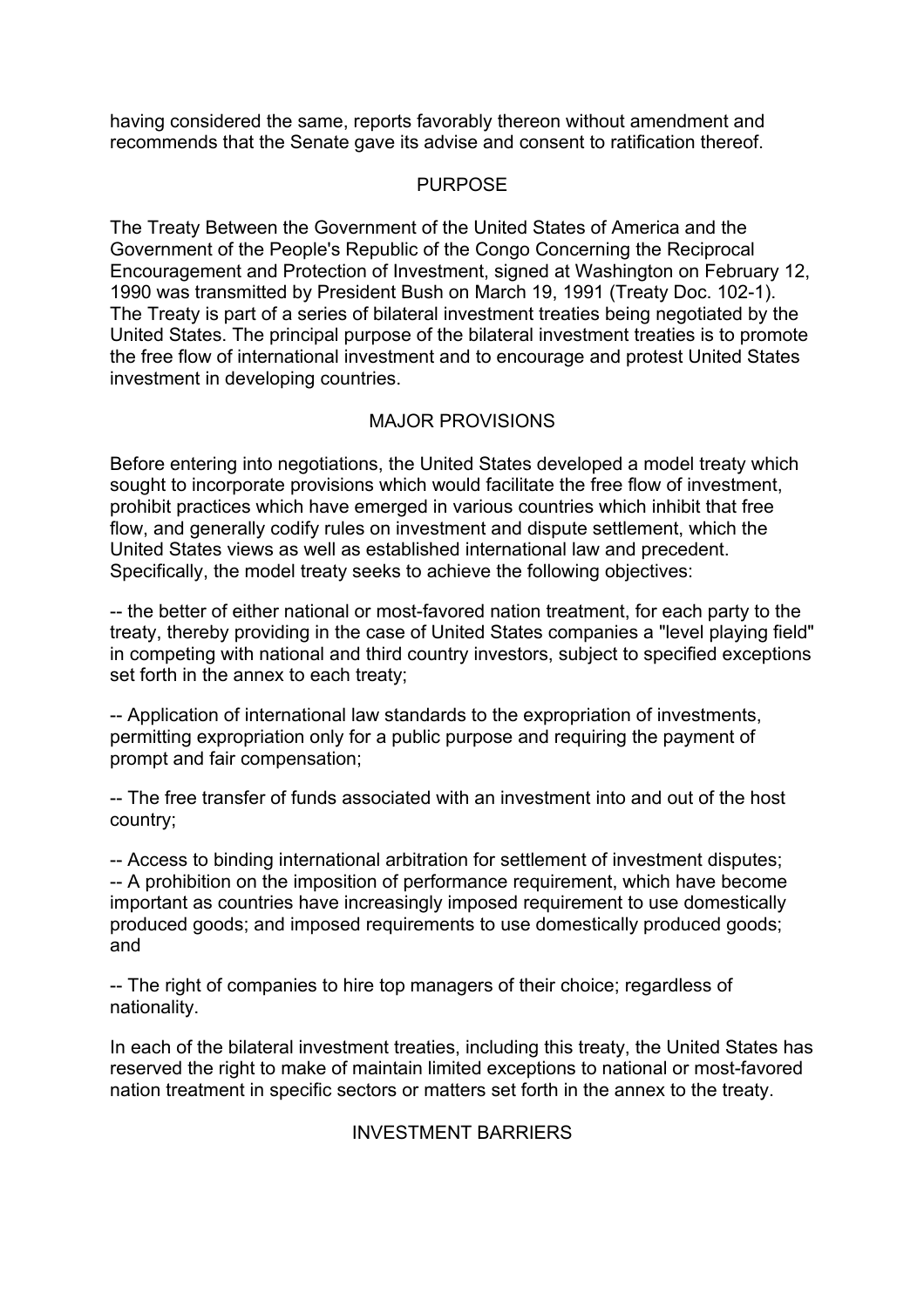The Administration submitted the following response to the committee's inquiry regarding investment barriers identified in the process of negotiating this treaty.

As noted above, the USF (United States Government) participates in BIT discussions with countries whose investment regimes are roughly consistent with the BIT principles. In every BIT, countries agree to provide the better of national or mostfavored nation treatment to investments subject to each Party's exceptions. These exceptions are designed to accommodate the derogations from national treatment in state and national laws which may constitute investment barriers . . .

Concern was raised over government screening of foreign investment. While some Congolese laws are at present inconsistent with the elements of the treaty, the treaty will supersede domestic law in the Congo. As a result, United States investments will be granted at least the better of national treatment of MFN on entry and post establishment.

## BILATERAL INVESTMENT TREATY PROGRAM

The earliest formal economic treaties that the United States negotiated with other countries were a series of Friendship, Commerce, and Navigation (FCN) treaties. These treaties set the framework for U.S. trade and investment relations with foreign countries.

With the advent of the General Agreement on Tariffs and Trade (GATT), U.S. trade relations began to be set with foreign countries through multilateral trade agreements and the use of FCN treaties faded; the last two FCNs were negotiated in the late 1960s. This multilateral approach left a gap in relations with foreign countries involving U.S. investment issue of performance requirements in the Trade Related Investment Measures (TRIMS) of the current Uruguay trade negotiations. The North American Free Trade Agreement also has investment provisions similar to a bilateral investment treaty.

In an attempt to promote the free flow of investment internationally, in the absence of multilaterally agreed to rules, the United States began, in 1981, to negotiate a new series of treaties called the Bilateral Investment Treaties (BITs). The BIT program is designed to provide certain mutual guarantees and protections and to created a more stable and predictable legal framework for foreign investors with each of the treaty partners. A special tenet of the program is to ensure that United States direct investment abroad and foreign investment in the United States receive fair, equitable and non-discriminatory treatment. The BITs are, therefore, the modern successor on the Investment side to the Friendship, Commerce, and Navigation Treaty series. In comparison to its predecessor, the BIT is far more detailed and provides greater protection for the foreign investor, including an investor-to-state disputes mechanism that generates to United States investors the right to binding arbitration against the host state without the involvement of the United States government.

The Senate gave its advise and consent to ratification of BIT's with Senegal, Zaire, Morocco, Turkey, Cameroon, Bangladesh, Egypt and Grenada in 1988, and in 1990 a BIT with Panama and a business and economic relations treaty with Poland was the first extension of this program to facilitate the continuation of economic and political changes which have taken place in Eastern Europe over the last four years. All of these treaties have entered into force except the one with Poland. The treaty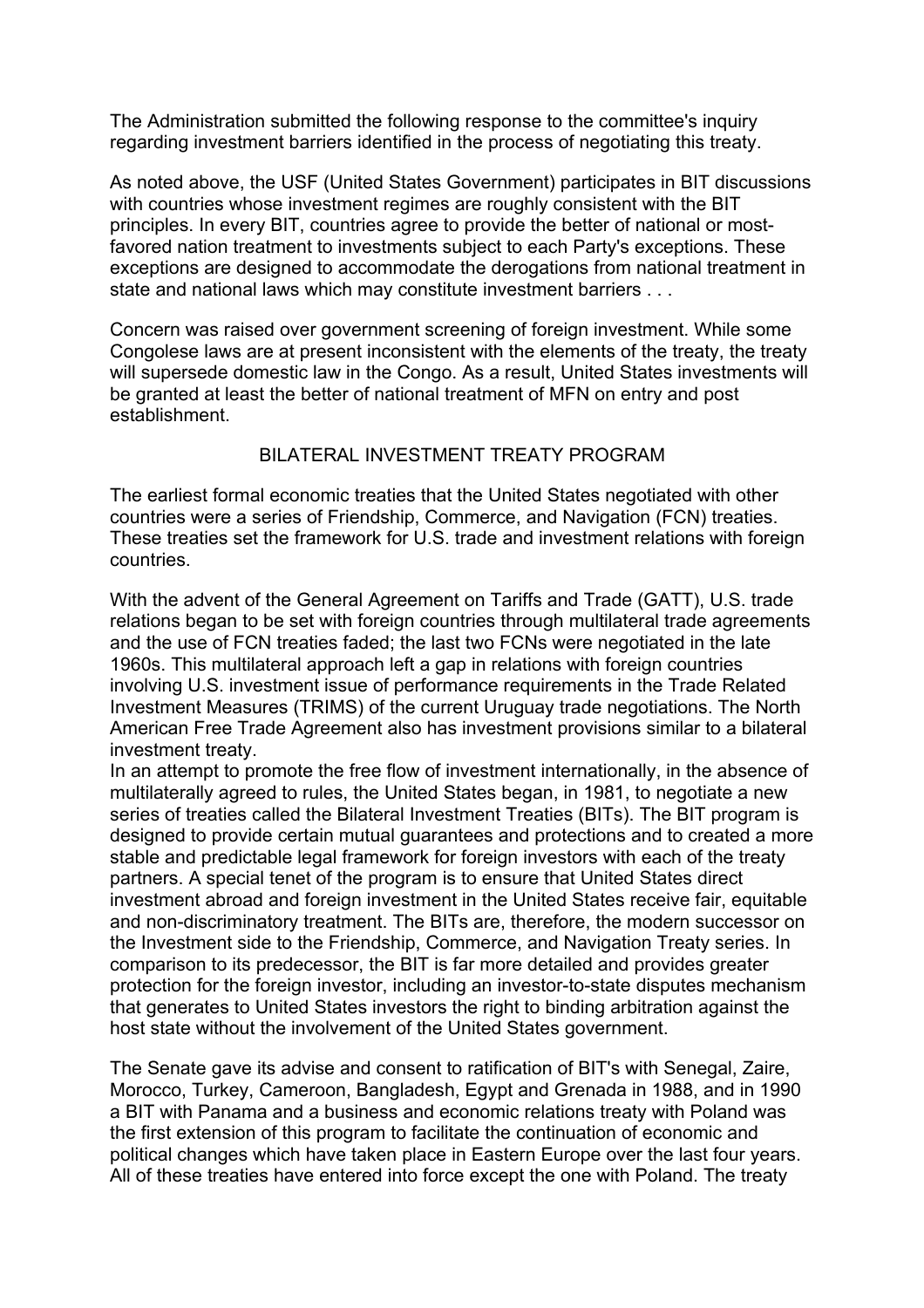with Poland has not been brought into force because Polish law on intellectual property rights has not yet been revised in conformity with the terms of the treaty.

The negotiation of BITs has accelerated dramatically since 1990. The administration has signed a BIT with Kazakhstan, Argentina and Romania. These treaties should be submitted to the Senate later this year. Negotiations are currently ongoing with Uruguay, Bolivia, Nigeria, Hungary, Jamaica, Armenia, Costa Rica, Hong Kong, Venezuela, Colombia, Pakistan, Peru, Mongolia, Kyrgyzsatan, Barbados and Bulgaria. In addition, there are 14 other countries with which the Administration hopes to initiate negotiations in the near future.

## EXPERIENCE OF TREATIES IN FORCE

The administration has informed the committee that there have been no major problems involving a U.S. investment, with the exception of Zaire, in countries with which bilateral investment treaties are in force. They have also stated there have been no cases in which the bilateral investment treaty dispute settlement mechanism for international arbitration has been invoked.

Our experience to date with the United States bilateral investment treaties in force is that they are a valuable tool, both for the United States investor and the United States government, to insure that our bilateral investment treaty partners protect United States investment. In two cases (Panama and Zaire), the United States government has been notified by the United States investors of potential bilateral investment treaty violations, and in both cases the United States Embassy in the host country made demarches to the host government. In one case, the host government stopped the offending practice and in the other Zaire -discussed infra) consultations are continuing.\*\*\*

Recently disputes have arisen between United States companies and the Government of Zaire regarding the taking of petroleum product installations, and compensation for the destruction of property during the civil disturbances of September and October 1991. The United States has informed the Government of Zaire that we expect Zaire to fulfill its obligations under the bilateral investment treaty with respect to both these problems, and to return the petroleum installations to their United States owners. We have also advised the United States companies involved of their rights under the bilateral investment treaty. If negotiated settlement cannot be reached after six months, they have the right directly to seek remedy in the courts of Zaire or through international arbitration. We will continue to remain fully engaged with the Government of Zaire in seeking resolution of these issues. (Answer to questions submitted by Chairman Pell to the administration.)

The administration has indicated that in a number of the countries with BITs in effect, U.S. investment has increased since the BIT went into force. However, the administration has pointed out that the existence of a BIT will not guarantee increased U.S. investment. Because investment decisions are based on a variety of factors and the BITs have only been in force for a short period of time, the administration says it would be difficult to draw a relationship between increased investment and the BITs.

# TREATY PROVISIONS